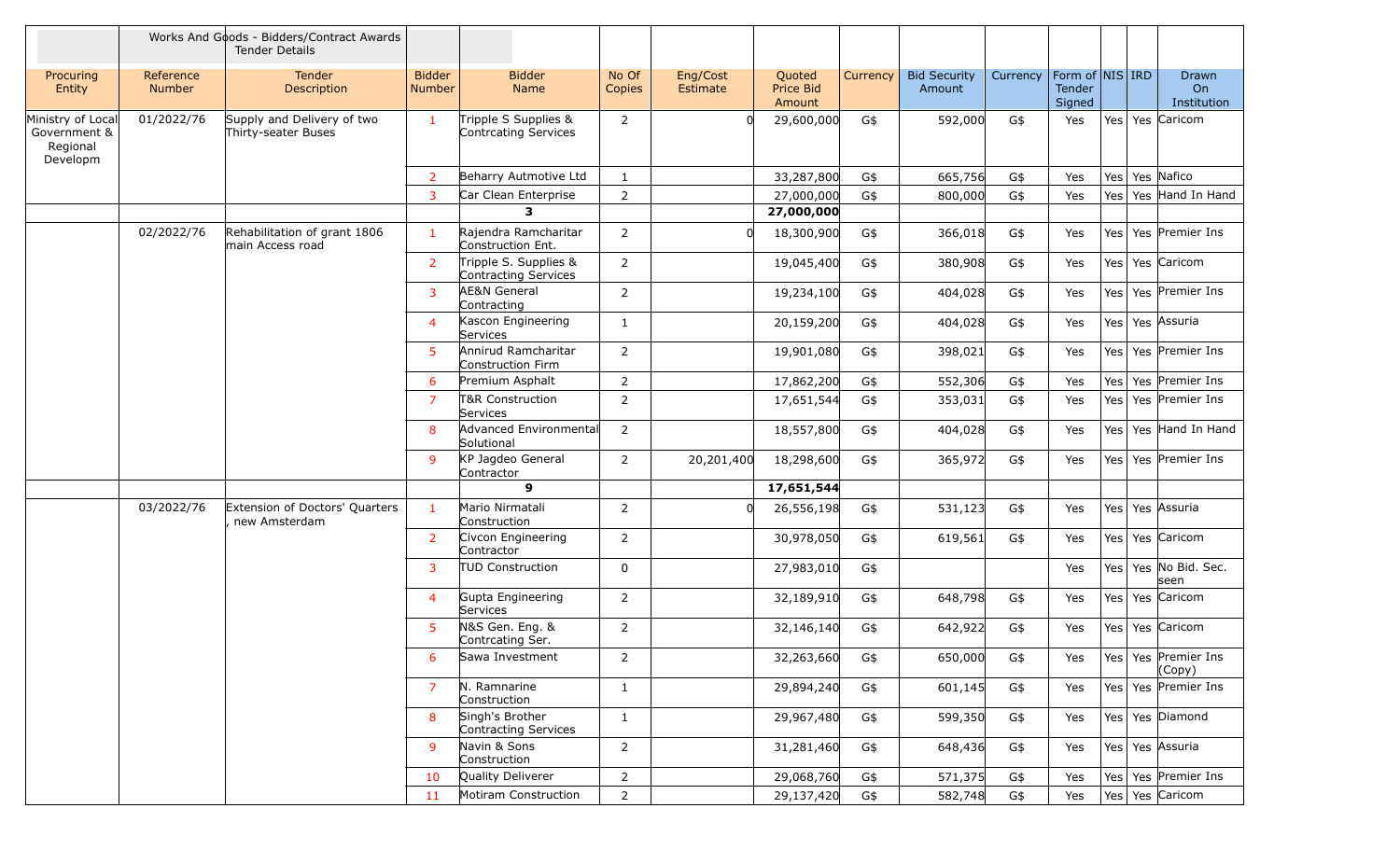|                     |                            | Works And Goods - Bidders/Contract Awards<br><b>Tender Details</b> |                         |                                                      |                 |                      |                                      |          |                               |          |                                     |                  |                                                         |
|---------------------|----------------------------|--------------------------------------------------------------------|-------------------------|------------------------------------------------------|-----------------|----------------------|--------------------------------------|----------|-------------------------------|----------|-------------------------------------|------------------|---------------------------------------------------------|
| Procuring<br>Entity | Reference<br><b>Number</b> | Tender<br>Description                                              | <b>Bidder</b><br>Number | <b>Bidder</b><br>Name                                | No Of<br>Copies | Eng/Cost<br>Estimate | Quoted<br><b>Price Bid</b><br>Amount | Currency | <b>Bid Security</b><br>Amount | Currency | Form of NIS IRD<br>Tender<br>Signed |                  | Drawn<br>O <sub>n</sub><br>Institution                  |
|                     | 03/2022/76                 |                                                                    | 12 <sup>2</sup>         | <b>NK Engineering</b><br>Services                    | $\mathbf{1}$    |                      | 30,492,925                           | G\$      | 609,859                       | G\$      | Yes                                 |                  | Yes Yes Nafico                                          |
|                     |                            |                                                                    | 13                      | A. Mahabir & Sons<br>Supermarket &<br>Hardware       | $\overline{2}$  |                      | 31,888,877                           | G\$      | 637,774                       | G\$      | Yes                                 |                  | Yes Yes Assuria                                         |
|                     |                            |                                                                    | 14                      | Orvin Mangru<br>Contracting Services                 | $\mathbf 0$     |                      | 30,691,800                           | G\$      | 613,836                       | G\$      | Yes                                 | Yes              | Yes Premier Ins                                         |
|                     |                            |                                                                    | 15                      | JR Engineering<br>Solutions                          | 1               |                      | 31,309,440                           | G\$      | 632,000                       | G\$      | Yes                                 |                  | Yes   Yes   Diamond                                     |
|                     |                            |                                                                    | 16                      | Vishal's Contracting                                 | 1               |                      | 33,725,050                           | G\$      | 674,105                       | G\$      | Yes                                 |                  | Yes Yes Assuria                                         |
|                     |                            |                                                                    | 17                      | Epcot Enterprise Inc                                 | 1               |                      | 29,032,040                           | G\$      | 580,640                       | G\$      | Yes                                 | Yes              | Yes Caricom                                             |
|                     |                            |                                                                    | 18                      | Professional Engineering<br>& Construction Services  | $\overline{2}$  |                      | 28,029,380                           | G\$      | 550,588                       | G\$      | Yes                                 | Yes <sub>1</sub> | Yes Caricom                                             |
|                     |                            |                                                                    | 19                      | Brick Mortar Const. Ser.<br>& Gen. Sup.              | $\overline{2}$  |                      |                                      | G\$      |                               |          | No                                  |                  | Yes   Yes   FTP signed not<br>com., No bid<br>sec. seen |
|                     |                            |                                                                    | 20                      | DBL Group                                            | 2               |                      | 29,747,735                           | G\$      | 648,000                       | G\$      | Yes                                 |                  | Yes   Yes   Caricom                                     |
|                     |                            |                                                                    | 21                      | Yadram & Sons Const.<br>Est.                         | $\overline{2}$  |                      | 45,405,310                           | G\$      | 908,106                       | G\$      | Yes                                 |                  | Yes   Yes   Caricom                                     |
|                     |                            |                                                                    | 22                      | M&D Establishments                                   | 2               | 32,421,790           | 29,235,420                           | G\$      | 650,000                       | G\$      | Yes                                 | Yes <sup></sup>  | Yes Assuria                                             |
|                     |                            |                                                                    |                         | 22                                                   |                 |                      | O                                    |          |                               |          |                                     |                  |                                                         |
|                     | 04/2022/76                 | Construction of new Block at<br>St. Therese's Primary School       | 1                       | Professional Engineering<br>& Construction Services  | 2               | n.                   | 28,328,561                           | G\$      | 566,571                       | G\$      | Yes                                 |                  | Yes Yes Caricom                                         |
|                     |                            |                                                                    | $\mathbf{2}$            | <b>DBL Group</b>                                     | $\overline{2}$  |                      | 30,759,037                           | G\$      | 684,400                       | G\$      | Yes                                 | Yes              | Yes Caricom                                             |
|                     |                            |                                                                    | 3                       | <b>JJ Construction</b>                               | $\Omega$        |                      | 31,552,240                           | G\$      |                               |          | Yes                                 | Yes              | Yes No Bid. Sec.<br>Seen                                |
|                     |                            |                                                                    | 4                       | A. Mahabir & Sons<br>Supermarket &<br>Hardware       | $\overline{2}$  |                      | 27,196,717                           | G\$      | 543,934                       |          | Yes                                 |                  | Yes Yes Assuria                                         |
|                     |                            |                                                                    | 5.                      | Denis Tahal Engineering                              | 2               |                      | 34,133,304                           | G\$      | 682,000                       | G\$      | Yes                                 |                  | Yes Yes Assuria                                         |
|                     |                            |                                                                    | 6                       | Navin & Sons<br>Construction                         | $\overline{2}$  |                      | 33,572,135                           | G\$      | 681,825                       | G\$      | Yes                                 | Yes              | Yes Assuria                                             |
|                     |                            |                                                                    | $\overline{7}$          | JR Engineering<br>Solutions                          | $\overline{2}$  |                      | 31,462,064                           | G\$      | 6,333,000                     | G\$      | Yes                                 |                  | Yes Yes Diamond                                         |
|                     |                            |                                                                    | 8                       | Civcon Engineering &<br>Contractors                  | $\overline{2}$  |                      | 31,013,251                           | G\$      | 620,265                       | G\$      | Yes                                 |                  | Yes Yes Caricom                                         |
|                     |                            |                                                                    | $\mathsf{Q}$            | <b>Brick Motar Construction</b><br>Ser. & Gen. Sup.  | $\overline{2}$  |                      | 31,117,319                           | G\$      |                               |          | Yes                                 |                  | Yes   Yes   No Bid Sec.<br>Seen                         |
|                     |                            |                                                                    | 10                      | Memorex Enterprises                                  | $\overline{2}$  |                      | 31,814,470                           | G\$      | 620,000                       | G\$      | Yes                                 |                  | Yes   Yes   Assuria                                     |
|                     |                            |                                                                    | 11                      | N&S General<br>Engineering &<br>Contracting Services | $\mathbf 0$     |                      | 32,165,753                           | G\$      | 643,315                       | G\$      | Yes                                 |                  | Yes Yes Caricom                                         |
|                     |                            |                                                                    | 12 <sup>2</sup>         | M&D Investment                                       | 3               |                      | 30,677,474                           | G\$      | 682,000                       | G\$      | Yes                                 |                  | Yes Yes Assuria                                         |
|                     |                            |                                                                    | 13                      | Gupta Engineering<br>Services                        | $\overline{2}$  |                      | 32,939,804                           | G\$      | 658,796                       | G\$      | Yes                                 |                  | Yes Yes Caricom                                         |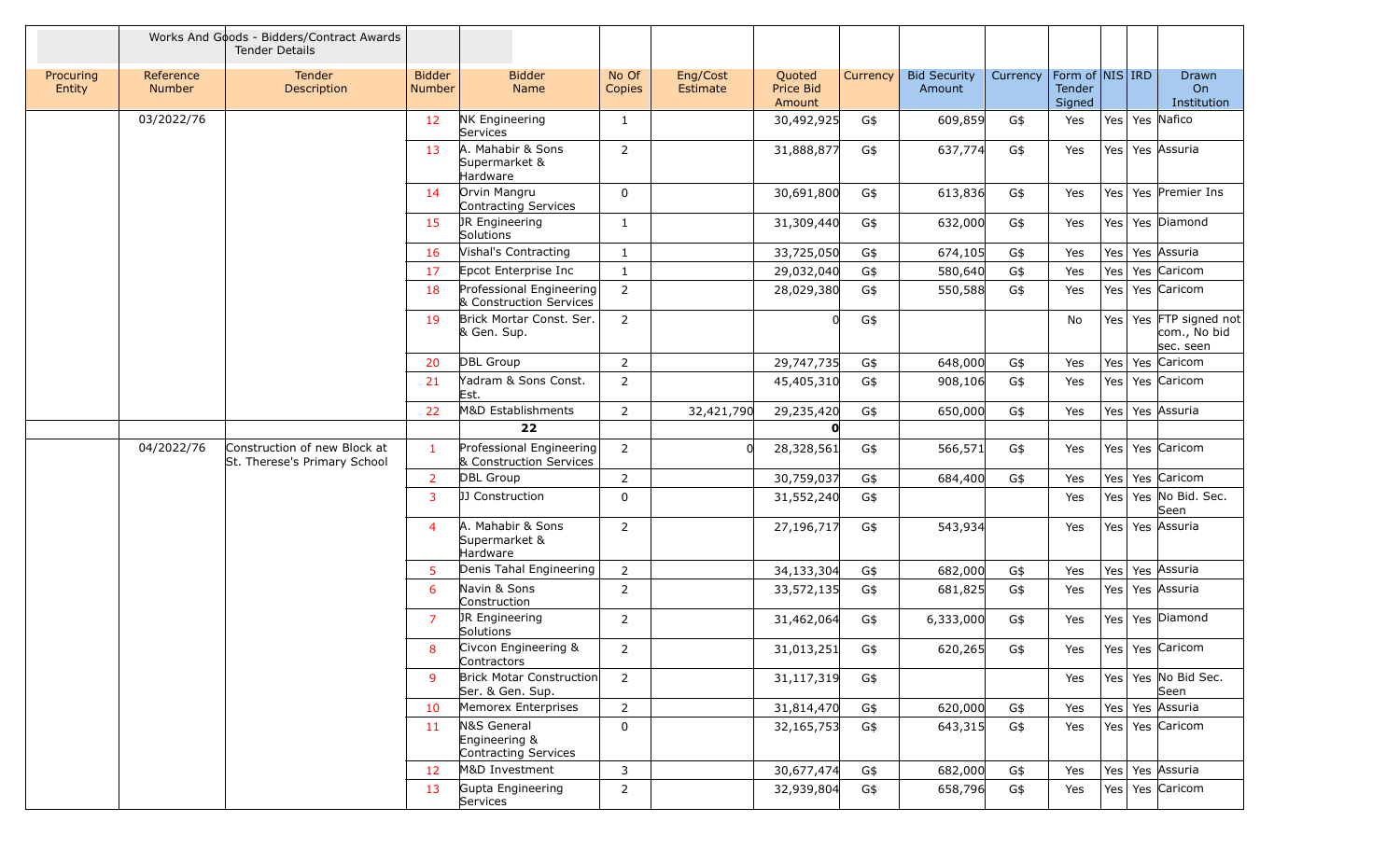|                     |                            | Works And Goods - Bidders/Contract Awards<br><b>Tender Details</b>     |                                |                                                        |                 |                      |                                      |          |                               |          |                                     |  |                            |
|---------------------|----------------------------|------------------------------------------------------------------------|--------------------------------|--------------------------------------------------------|-----------------|----------------------|--------------------------------------|----------|-------------------------------|----------|-------------------------------------|--|----------------------------|
| Procuring<br>Entity | Reference<br><b>Number</b> | Tender<br>Description                                                  | <b>Bidder</b><br><b>Number</b> | <b>Bidder</b><br>Name                                  | No Of<br>Copies | Eng/Cost<br>Estimate | Quoted<br><b>Price Bid</b><br>Amount | Currency | <b>Bid Security</b><br>Amount | Currency | Form of NIS IRD<br>Tender<br>Signed |  | Drawn<br>On<br>Institution |
|                     | 04/2022/76                 |                                                                        | 14                             | <b>Quality Deliverer</b>                               | $\overline{2}$  |                      | 31,192,910                           | G\$      | 623,858                       | G\$      | Yes                                 |  | Yes   Yes   Premier Ins    |
|                     |                            |                                                                        | 15                             | Motiram Construction                                   | $\overline{2}$  |                      | 29,065,430                           | G\$      | 581,308                       | G\$      | Yes                                 |  | Yes   Yes   Caricom        |
|                     |                            |                                                                        | 16                             | Yadram & Sons<br>Construction Est.                     | 2               |                      | 30,213,445                           | G\$      | 604,269                       | G\$      | Yes                                 |  | Yes   Yes   Caricom        |
|                     |                            |                                                                        | 17                             | <b>NK Engineering</b><br>Services                      | 2               |                      | 31,892,866                           | G\$      | 637,857                       | G\$      | Yes                                 |  | Yes   Yes   Nafico         |
|                     |                            |                                                                        | 18                             | Mario Nirmatali<br>Construction                        | $\overline{2}$  | 34,091,248           | 27,081,103                           | G\$      | 541,622                       | G\$      | Yes                                 |  | Yes Yes Assuria            |
|                     |                            |                                                                        |                                | 18                                                     |                 |                      | 27,081,103                           |          |                               |          |                                     |  |                            |
|                     | 05/2022/76                 | Rehabilitation of No 4 Dam<br>Albion/Chesney (to Fisheries<br>Complex) | 1                              | Yunas Civil & Building<br><b>Construction Services</b> | $\overline{2}$  | $\Omega$             | 28,436,000                           | G\$      | 600,000                       | G\$      | Yes                                 |  | Yes   Yes   Caricom        |
|                     |                            |                                                                        | $\overline{2}$                 | Annirud Ramcharitar<br>Construction Firm               | $\overline{2}$  |                      | 27,824,100                           | G\$      | 556,482                       | G\$      | Yes                                 |  | Yes   Yes   Premier Ins    |
|                     |                            |                                                                        | 3                              | N&S General<br>Engineering &<br>Construction Ser.      | $\overline{2}$  |                      | 27,222,000                           | G\$      | 544,440                       | G\$      | Yes                                 |  | Yes   Yes   Caricom        |
|                     |                            |                                                                        | $\overline{4}$                 | AE&N Gen. Contracting                                  | $\overline{2}$  |                      | 29,571,500                           | G\$      | 573,055                       | G\$      | Yes                                 |  | Yes   Yes   Premier Ins    |
|                     |                            |                                                                        | 5.                             | Denis Tahal Engineering                                | $\overline{2}$  |                      | 30,470,550                           | G\$      | 573,000                       | G\$      | Yes                                 |  | Yes   Yes   Assuria        |
|                     |                            |                                                                        | 6                              | T&R Construction<br>Services                           | $\overline{2}$  |                      | 27,043,800                           | G\$      | 540,876                       | G\$      | Yes                                 |  | Yes   Yes   Premier Ins    |
|                     |                            |                                                                        | $\overline{7}$                 | KP Jagdeo General<br>Contractor                        | $\overline{2}$  |                      | 26,730,000                           | G\$      | 534,600                       | G\$      | Yes                                 |  | Yes   Yes   Premier Ins    |
|                     |                            |                                                                        | 8                              | Fizal Alli Contracting                                 | $\overline{2}$  |                      | 25,965,000                           | G\$      | 519,300                       | G\$      | Yes                                 |  | Yes   Yes   Premier Ins    |
|                     |                            |                                                                        | 9                              | ZEBO & Sons<br>Construction                            | $\overline{2}$  |                      | 27,652,000                           | G\$      | 553,040                       | G\$      | Yes                                 |  | Yes   Yes   Assuria        |
|                     |                            |                                                                        | 10                             | Associated Construction<br>Services                    | $\overline{2}$  |                      | 27,808,500                           | G\$      | 550,000                       | G\$      | Yes                                 |  | Yes Yes Nafico             |
|                     |                            |                                                                        | 11                             | A&A Engineering<br>Services                            | $\overline{2}$  |                      | 26,527,500                           | G\$      | 550,000                       | G\$      | Yes                                 |  | Yes   Yes   Nafico         |
|                     |                            |                                                                        | 12                             | Kascon Engineering<br>Services                         | $\mathbf{1}$    |                      | 31,783,500                           | G\$      | 573,045                       | G\$      | Yes                                 |  | Yes   Yes   Assuria        |
|                     |                            |                                                                        | 13                             | Premium Asphalt                                        | $\overline{2}$  |                      | 27,615,300                           | G\$      | 357,244                       | G\$      | Yes                                 |  | Yes   Yes   Premier Ins    |
|                     |                            |                                                                        | 14                             | Advanced Environmental<br>Solutions                    | $\overline{2}$  | 28,652,250           | 28,050,000                           | G\$      | 573,045                       | G\$      | Yes                                 |  | Yes Yes Hand In Hand       |
|                     |                            |                                                                        |                                | 14                                                     |                 |                      | 25,965,000                           |          |                               |          |                                     |  |                            |
|                     | 06/2022/76                 | Construction of Health Center<br>at Fort Ordinance Housing<br>Scheme   | $\mathbf{1}$                   | Orvin Mangru<br>Contracting Services                   | 0               |                      | 30,320,555                           | G\$      | 668,435                       | G\$      | Yes                                 |  | Yes   Yes   Premier Ins    |
|                     |                            |                                                                        | 2 <sup>1</sup>                 | Civcon Engineering &<br>Contractors                    | $2^{\circ}$     |                      | 31,907,350                           | G\$      | 638,147                       | G\$      | Yes                                 |  | Yes Yes Caricom            |
|                     |                            |                                                                        | $\mathbf{3}$                   | R&R Supplies &<br>Contracting Services                 | $\overline{2}$  |                      | 31,641,410                           | G\$      | 659,013                       | G\$      | Yes                                 |  | Yes   Yes   Caricom        |
|                     |                            |                                                                        | $\overline{4}$                 | DBL Group                                              | $\overline{2}$  |                      | 31,909,700                           | G\$      | 684,006                       | G\$      | Yes                                 |  | Yes   Yes   Caricom        |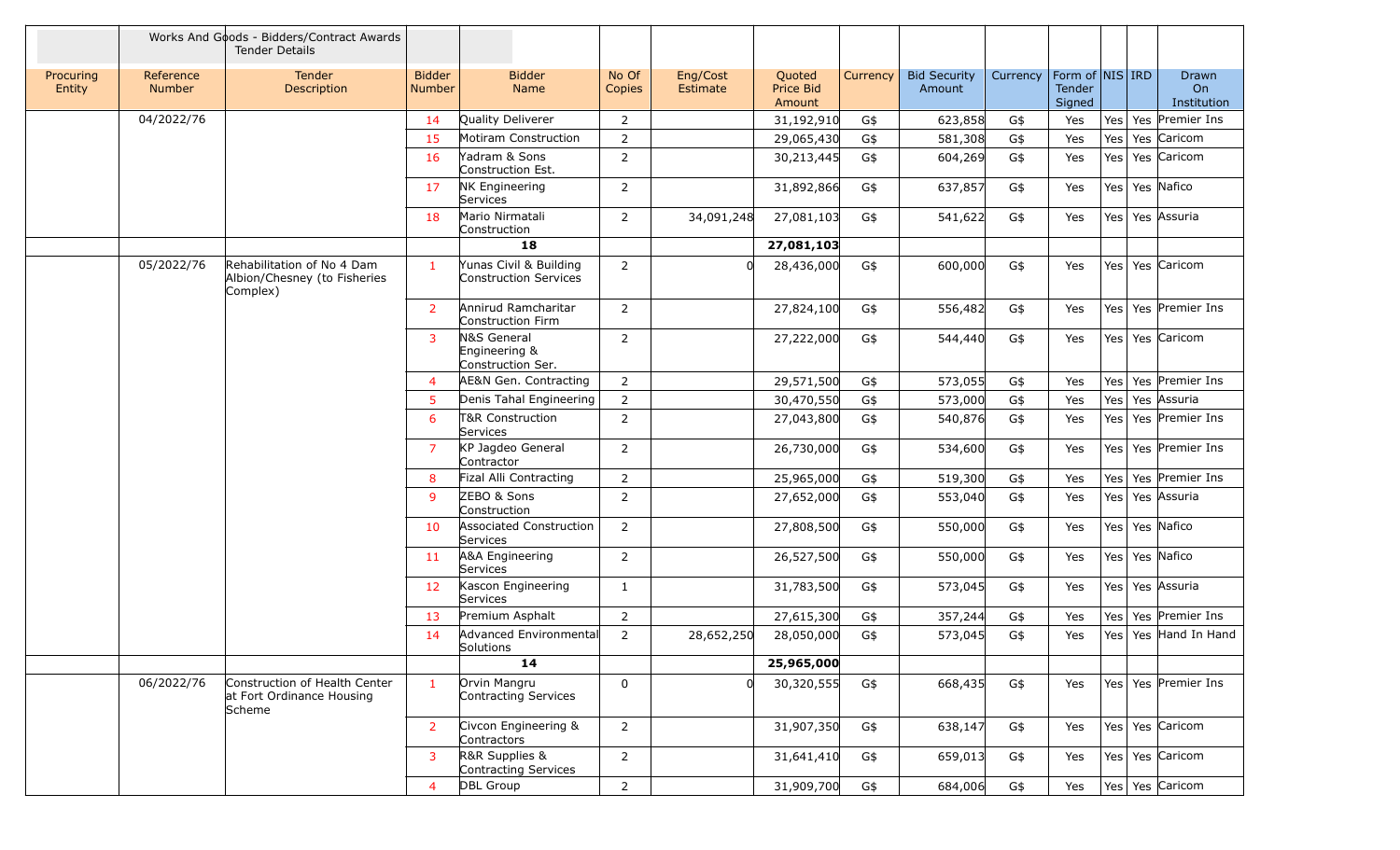|                     |                            | Works And Goods - Bidders/Contract Awards<br><b>Tender Details</b> |                         |                                                |                 |                      |                                      |          |                               |          |                                     |                 |                                        |
|---------------------|----------------------------|--------------------------------------------------------------------|-------------------------|------------------------------------------------|-----------------|----------------------|--------------------------------------|----------|-------------------------------|----------|-------------------------------------|-----------------|----------------------------------------|
| Procuring<br>Entity | Reference<br><b>Number</b> | Tender<br>Description                                              | <b>Bidder</b><br>Number | <b>Bidder</b><br>Name                          | No Of<br>Copies | Eng/Cost<br>Estimate | Quoted<br><b>Price Bid</b><br>Amount | Currency | <b>Bid Security</b><br>Amount | Currency | Form of NIS IRD<br>Tender<br>Signed |                 | Drawn<br>O <sub>n</sub><br>Institution |
|                     | 06/2022/76                 |                                                                    | 5.                      | N&S Gen. Eng. &<br>Contracting Services        | 2               |                      | 33,785,190                           | G\$      | 675,703                       | G\$      | Yes                                 |                 | Yes Yes Caricom                        |
|                     |                            |                                                                    | 6                       | <b>TUD Construction</b>                        | $\mathbf 0$     |                      | 30,877,110                           | G\$      |                               |          | Yes                                 | Yes             | Yes No Bid<br>Sec.Seen                 |
|                     |                            |                                                                    | $\overline{7}$          | Memorex Enterprises                            | $\overline{2}$  |                      | 30,453,863                           | G\$      | 620,000                       | G\$      | Yes                                 |                 | Yes   Yes   Assuria                    |
|                     |                            |                                                                    | 8                       | Gupta Engineering<br>Services                  | $\overline{2}$  |                      | 34,174,311                           | G\$      | 683,486                       | G\$      | Yes                                 |                 | Yes Yes Caricom                        |
|                     |                            |                                                                    | 9                       | A. Mahabir & Sons<br>Supermarket &<br>Hardware | $\overline{2}$  |                      | 29,425,568                           | G\$      | 588,511                       | G\$      | Yes                                 |                 | Yes   Yes   Assuria                    |
|                     |                            |                                                                    | 10 <sup>°</sup>         | Navin & Sons<br>Construction                   | 2               |                      | 32,828,460                           | G\$      | 684,069                       | G\$      | Yes                                 |                 | Yes   Yes   Assuria                    |
|                     |                            |                                                                    | 11 <sup>1</sup>         | RJ Engineering<br>Solutions                    | $\overline{2}$  |                      | 31,398,365                           | G\$      | 640,000                       | G\$      | Yes                                 |                 | Yes Yes Diamond                        |
|                     |                            |                                                                    | 12                      | Mario Nirmatali<br>Construction                | 2               |                      | 28,086,415                           | G\$      | 561,728                       | G\$      | Yes                                 |                 | Yes Yes Assuria                        |
|                     |                            |                                                                    | 13                      | Motiram Construction                           | $\overline{2}$  |                      | 30,938,216                           | G\$      | 618,764                       | G\$      | Yes                                 | Yes <sup></sup> | Yes Caricom                            |
|                     |                            |                                                                    | 14                      | M&D Investments                                | 3               |                      | 30,139,750                           | G\$      | 684,000                       | G\$      | Yes                                 | Yes             | Yes Assuria                            |
|                     |                            |                                                                    | 15                      | KT Fabrication &<br>Construction               | $\overline{2}$  |                      | 28,991,535                           | G\$      | 579,835                       | G\$      | Yes                                 |                 | Yes   Yes   Caricom                    |
|                     |                            |                                                                    | 16                      | Epcot Enterprise Inc                           | $\overline{2}$  |                      | 30,411,195                           | G\$      | 608,232                       | G\$      | Yes                                 | Yes             | Yes Caricom                            |
|                     |                            |                                                                    | 17                      | <b>NK Engineering</b><br>Services              | $\overline{2}$  | 34,203,450           | 32,150,900                           | G\$      | 643,018                       | G\$      | Yes                                 | Yes <sup></sup> | Yes Nafico                             |
|                     |                            |                                                                    |                         | 17                                             |                 |                      | 28,086,415                           |          |                               |          |                                     |                 |                                        |
|                     | 07/2022/76                 | Rehabilitation of Suma Street<br>No 36 Village                     |                         | Tripple S. Supplies &<br>Contracting Services  | $\overline{2}$  | $\Omega$             | 25,787,300                           | G\$      | 515,746                       | G\$      | Yes                                 | Yes <sup></sup> | Yes Caricom                            |
|                     |                            |                                                                    | $\overline{2}$          | A&A Engineering<br>Services                    | $\overline{2}$  |                      | 24,259,900                           | G\$      | 498,000                       | G\$      | Yes                                 |                 | Yes Yes Nafico                         |
|                     |                            |                                                                    | 3                       | Advanced Environmental<br>Solutions            | $\overline{2}$  |                      | 26,317,600                           | G\$      | 527,613                       | G\$      | Yes                                 |                 | Yes   Yes   Hand In Hand               |
|                     |                            |                                                                    | $\overline{4}$          | Zebo & Sons<br>Construction                    | $\overline{2}$  |                      | 25,378,000                           | G\$      | 507,560                       | G\$      | Yes                                 |                 | Yes   Yes   Assuria                    |
|                     |                            |                                                                    | 5                       | Premium Asphalt                                | $\overline{2}$  |                      | 24,537,140                           | G\$      | 490,743                       | G\$      | Yes                                 |                 | Yes   Yes   Premier Ins                |
|                     |                            |                                                                    | 6                       | Rajendra Ramcharitar<br>Construction Ent.      | $\overline{2}$  |                      | 27,316,600                           | G\$      | 546,332                       | G\$      | Yes                                 |                 | Yes   Yes   Premier Ins                |
|                     |                            |                                                                    | 7                       | Yunas Civil & Building<br>Const. Ser           | 1               |                      | 26,176,600                           | G\$      | 600,000                       | G\$      | Yes                                 |                 | Yes   Yes   Caricom                    |
|                     |                            |                                                                    | 8                       | Annirud Ramcharitar<br>Construction Firm       | $\overline{2}$  |                      | 25,439,740                           | G\$      | 508,794                       | G\$      | Yes                                 |                 | Yes   Yes   Premier Ins                |
|                     |                            |                                                                    | 9                       | <b>AE&amp;N General</b><br>Contracting         | $\overline{2}$  |                      | 27,929,500                           | G\$      | 527,613                       | G\$      | Yes                                 |                 | Yes Yes Premier Ins                    |
|                     |                            |                                                                    | 10                      | Kascon Engineering<br>Services                 | $\mathbf{1}$    |                      | 27,692,400                           | G\$      | 527,613                       | G\$      | Yes                                 |                 | Yes   Yes   Assuria                    |
|                     |                            |                                                                    | 11                      | T&R Construction<br>Services                   | $\overline{2}$  |                      | 25,623,390                           | G\$      | 512,468                       | G\$      | Yes                                 |                 | Yes   Yes   Premier Ins                |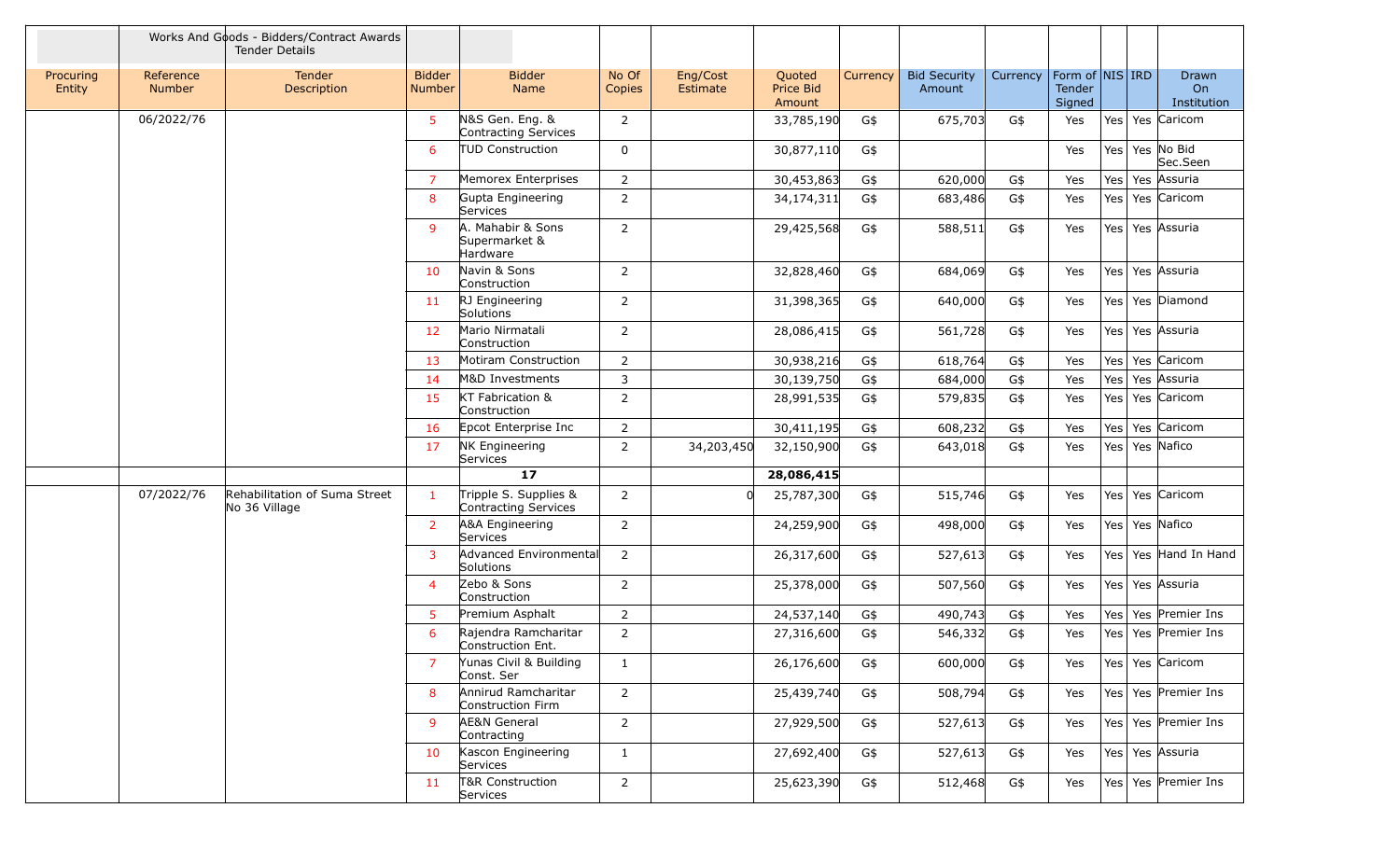|                     |                            | Works And Goods - Bidders/Contract Awards<br><b>Tender Details</b> |                                |                                                       |                 |                      |                               |                 |                               |          |                                     |                  |                                                      |
|---------------------|----------------------------|--------------------------------------------------------------------|--------------------------------|-------------------------------------------------------|-----------------|----------------------|-------------------------------|-----------------|-------------------------------|----------|-------------------------------------|------------------|------------------------------------------------------|
| Procuring<br>Entity | Reference<br><b>Number</b> | Tender<br>Description                                              | <b>Bidder</b><br><b>Number</b> | <b>Bidder</b><br>Name                                 | No Of<br>Copies | Eng/Cost<br>Estimate | Quoted<br>Price Bid<br>Amount | <b>Currency</b> | <b>Bid Security</b><br>Amount | Currency | Form of NIS IRD<br>Tender<br>Signed |                  | Drawn<br>On<br>Institution                           |
|                     | 07/2022/76                 |                                                                    | 12 <sup>2</sup>                | KP Jagdeo General<br>Contractors                      | 2               |                      | 25,183,120                    | G\$             | 503,662                       | G\$      | Yes                                 |                  | Yes   Yes   Premier Ins                              |
|                     |                            |                                                                    | 13                             | Fizal Ali Contracting                                 | $2^{\circ}$     | 26,380,650           | 22,004,000                    | G\$             | 440,080                       | G\$      | Yes                                 |                  | Yes   Yes   Premier Ins                              |
|                     |                            |                                                                    |                                | 13                                                    |                 |                      | 22,004,000                    |                 |                               |          |                                     |                  |                                                      |
|                     | 08/2022/76                 | Refurbishing of Oxygen System<br>at New Amsterdam Hospital         | $\mathbf{1}$                   | Greenidge Refrigeration<br><b>Electrical Services</b> | $\overline{2}$  |                      | 38,761,497                    | G\$             | 775,230                       | G\$      | Yes                                 |                  | Yes Yes RBK (Cheque)                                 |
|                     |                            |                                                                    | $\overline{2}$                 | Trius Medical Sales &<br>Services Ltd                 | $\overline{2}$  |                      | 36,699,995                    | G\$             | 740,000                       | G\$      | Yes                                 | No               | No Caricom                                           |
|                     |                            |                                                                    | $\overline{3}$                 | KT Fabrication &<br>Construction                      | $2^{\circ}$     | 40,110,000           | 35,415,000                    | G\$             | 685,300                       | G\$      | Yes                                 |                  | Yes   Yes   Caricom                                  |
|                     |                            |                                                                    |                                | 3                                                     |                 |                      | 35,415,000                    |                 |                               |          |                                     |                  |                                                      |
|                     | 09/2022/76                 | Rehabilitation of ballfield street<br>Old Chesney                  | $\mathbf{1}$                   | <b>AE&amp;N</b> General<br>Contracting                | $\overline{2}$  |                      | 20,100,100                    | G\$             | 390,693                       | G\$      | Yes                                 | Yes              | Yes Premier Ins                                      |
|                     |                            |                                                                    | 2 <sup>1</sup>                 | Kascon Engineering                                    | $\mathbf{1}$    |                      | 21,821,600                    | G\$             | 390,693                       | G\$      | Yes                                 |                  | Yes   Yes   Assuria                                  |
|                     |                            |                                                                    | 3                              | Fizal Alli Contracting                                | $\overline{2}$  |                      | 17,935,000                    | G\$             | 358,700                       | G\$      | Yes                                 | Yes              | Yes Premier Ins                                      |
|                     |                            |                                                                    | $\overline{4}$                 | Advanced Environmental<br>Solution                    | $\overline{2}$  |                      | 20,091,100                    | G\$             | 390,693                       | G\$      | Yes                                 | Yes              | Yes Hand In Hand                                     |
|                     |                            |                                                                    | 5                              | Quality Deliverer                                     | $\overline{2}$  |                      | 17,116,380                    | G\$             | 349,206                       | G\$      | Yes                                 | Yes              | Yes Premier Ins                                      |
|                     |                            |                                                                    | 6                              | Premium Asphalt                                       | 1               |                      | 18,972,880                    | G\$             | 379,458                       | G\$      | Yes                                 | Yes <sub>1</sub> | Yes Premier Ins                                      |
|                     |                            |                                                                    | $\overline{7}$                 | <b>Associated Construction</b><br>Services            | $\overline{2}$  |                      | 19,014,520                    | G\$             | 380,290                       | G\$      | Yes                                 |                  | Yes   Yes   Caricom                                  |
|                     |                            |                                                                    | 8                              | A&A Eng. Ser.                                         | 2               |                      | 18,168,800                    | G\$             |                               |          | Yes                                 |                  | Yes   Yes   No Bid Sec.<br>Seen.                     |
|                     |                            |                                                                    | 9                              | Rajendra Ramcharitar<br>Construction Ent              | $\overline{2}$  |                      | 18,867,100                    | G\$             | 377,342                       | G\$      | Yes                                 |                  | Yes   Yes   Premier Ins                              |
|                     |                            |                                                                    | 10 <sup>°</sup>                | N&S Gen. Eng. &<br>Contracting Ser.                   | $\overline{2}$  |                      | 19,179,950                    | G\$             | 382,999                       | G\$      | Yes                                 |                  | Yes   Yes   Caricom                                  |
|                     |                            |                                                                    | 11                             | Brick & Mortar Const.<br>Ser. & Gen. Sup.             | $\overline{2}$  |                      | $\Omega$                      | G\$             |                               |          | No                                  |                  | Yes   Yes   No Contractors<br>Bid Pg. No Bid<br>sec. |
|                     |                            |                                                                    | 12 <sup>2</sup>                | Annirud Ramcharitar<br>Construction Firm              | 2               |                      | 19,057,660                    | G\$             | 381,153                       | G\$      | Yes                                 | Yes              | Yes Premier Ins                                      |
|                     |                            |                                                                    | 13                             | KP Jagdeo Gen.<br>Contractor                          | $\overline{2}$  |                      | 18,594,530                    | G\$             | 871,891                       | G\$      | Yes                                 |                  | Yes Yes Premier Ins                                  |
|                     |                            |                                                                    | 14                             | T&R Construction<br>Services                          | 2               | 19,534,650           | 18,442,640                    | G\$             | 368,853                       | G\$      | Yes                                 |                  | Yes  Yes  Premier Ins                                |
|                     |                            |                                                                    |                                | 14                                                    |                 |                      | 0                             |                 |                               |          |                                     |                  |                                                      |
|                     | 10/2022/76                 | Rehabilitation of Street in<br>Budham Scheme, West Canjie          | $\mathbf{1}$                   | Kascon Engineering<br>Services                        | $\mathbf{1}$    | $\overline{0}$       | 39,790,700                    | G\$             | 749,060                       | G\$      | Yes                                 |                  | Yes   Yes   Assuria                                  |
|                     |                            |                                                                    | $\overline{2}$                 | Yunas Civil & Bulding<br>Const Ser                    | $\mathbf{1}$    |                      | 37,044,600                    | G\$             | 800,000                       | G\$      | Yes                                 |                  | Yes Yes Caricom                                      |
|                     |                            |                                                                    | 3                              | Denis Tahal Engineering                               | $\overline{2}$  |                      | 35,538,400                    | G\$             | 749,000                       | G\$      | Yes                                 |                  | Yes Yes Assuria                                      |
|                     |                            |                                                                    | 4                              | N&S General Eng. &<br>Cont                            | $\overline{2}$  |                      | 36,305,000                    | G\$             | 726,100                       | G\$      | Yes                                 |                  | Yes   Yes   Caricom                                  |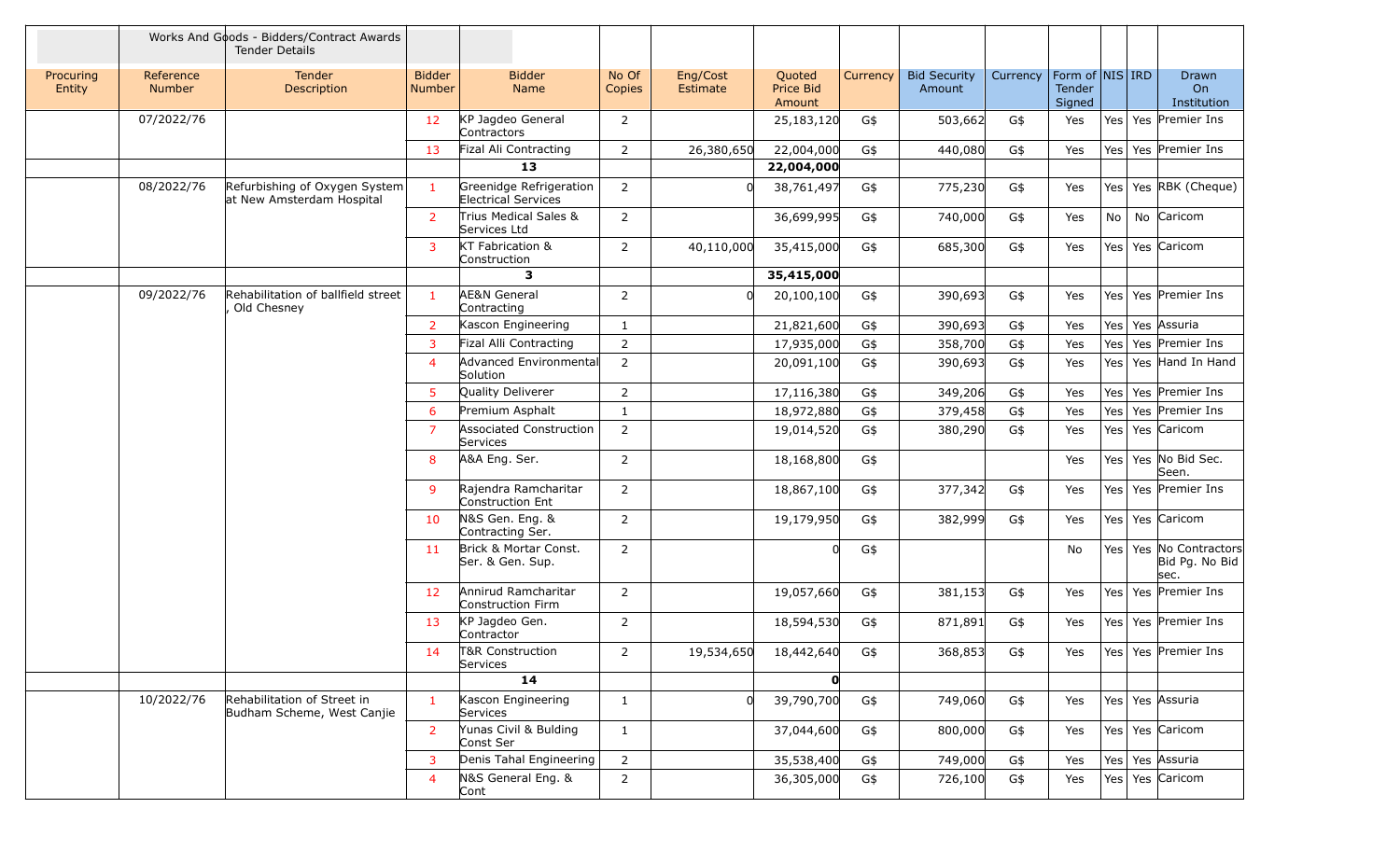|                      |                     | Works And Goods - Bidders/Contract Awards<br><b>Tender Details</b>           |                         |                                                             |                 |                      |                                      |          |                               |                                |                  |                  |                 |                                         |
|----------------------|---------------------|------------------------------------------------------------------------------|-------------------------|-------------------------------------------------------------|-----------------|----------------------|--------------------------------------|----------|-------------------------------|--------------------------------|------------------|------------------|-----------------|-----------------------------------------|
| Procuring<br>Entity  | Reference<br>Number | Tender<br>Description                                                        | <b>Bidder</b><br>Number | <b>Bidder</b><br><b>Name</b>                                | No Of<br>Copies | Eng/Cost<br>Estimate | Quoted<br><b>Price Bid</b><br>Amount | Currency | <b>Bid Security</b><br>Amount | Currency   Form of   NIS   IRD | Tender<br>Signed |                  |                 | Drawn<br>O <sub>n</sub><br>Institution  |
|                      | 10/2022/76          |                                                                              | 5                       | Annirud Ramcharitar<br>Const. Firm                          | $\overline{2}$  |                      | 38,457,500                           | G\$      | 769,150                       | G\$                            | Yes              |                  |                 | Yes   Yes   Premier Ins                 |
|                      |                     |                                                                              | 6                       | Sawa nvestments Inc                                         | $\overline{2}$  |                      | 36,630,600                           | G\$      | 760,000                       | G\$                            | Yes              | Yes <sub>l</sub> |                 | Yes Premier Ins<br>(Copy)               |
|                      |                     |                                                                              | $\overline{7}$          | Navin & Sons<br>Construction                                | $\overline{2}$  |                      | 37,710,000                           | G\$      | 749,060                       | G\$                            | Yes              |                  |                 | Yes Yes Assuria                         |
|                      |                     |                                                                              | 8                       | <b>Brick Mortar</b><br>Construction Services &<br>Gen. Sup. | $\overline{2}$  |                      |                                      | G\$      |                               |                                | No               |                  | Yes Yes No      | Contractor's<br>Bid Pg. No Bid.<br>Sec. |
|                      |                     |                                                                              | 9                       | Premium Asphalt                                             | $\overline{2}$  |                      | 38,845,150                           | G\$      | 696,903                       | G\$                            | Yes              | Yes              |                 | Yes Premier Ins                         |
|                      |                     |                                                                              | 10                      | T&R Construction<br>Services                                | 2               |                      | 35,374,700                           | G\$      | 707,494                       | G\$                            | Yes              |                  |                 | Yes   Yes   Premier Ins                 |
|                      |                     |                                                                              | 11                      | Quality Deliverer                                           | $\overline{2}$  |                      | 34,152,080                           | G\$      | 107,648                       | G\$                            | Yes              | Yes <sup></sup>  |                 | Yes Premier Ins                         |
|                      |                     |                                                                              | 12                      | A&A Engineering<br>Services                                 | $\overline{2}$  |                      | 36,020,380                           | G\$      | 740,000                       | G\$                            | Yes              |                  |                 | Yes   Yes   Nafico                      |
|                      |                     |                                                                              | 13                      | Advanced Environmental<br>Solution                          | $\overline{2}$  |                      | 35,561,500                           | G\$      | 749,060                       | G\$                            | Yes              |                  |                 | Yes   Yes Hand In Hand                  |
|                      |                     |                                                                              | 14                      | KP Jagdeo Gen. Const                                        | $\overline{2}$  | 37,453,000           | 34,470,690                           | G\$      | 689,414                       | G\$                            | Yes              | Yes              |                 | Yes Premier                             |
|                      |                     |                                                                              |                         | 14                                                          |                 |                      | O                                    |          |                               |                                |                  |                  |                 |                                         |
| Guyana Water<br>Inc. | 11/2022/45          | Supply and Delivery of<br>Transmission & Distribution<br>Materials, Lots 1-4 | $\mathbf{1}$            | David Persaud<br>Investments Ltd L1                         | $\overline{2}$  | $\Omega$             | 14,040,000                           | G\$      | 280,000                       | G\$                            | Yes              |                  |                 | Yes Yes Dem. Bank                       |
|                      |                     |                                                                              | $\overline{2}$          | Manohar Services L4                                         |                 |                      | 19,881,550                           | G\$      | 298,229                       | G\$                            |                  |                  |                 |                                         |
|                      |                     |                                                                              | $\overline{2}$          | Manohar Services L2                                         | $\overline{2}$  |                      | 8,799,725                            | G\$      | 131,995                       | G\$                            | Yes              | Yes <sup> </sup> |                 | Yes Assuria                             |
|                      |                     |                                                                              | 3                       | S. Jagmohan Const. &<br>Gen. Sup. Inc. L4                   |                 |                      | 13,779,208                           | G\$      | 225,000                       | G\$                            |                  |                  |                 |                                         |
|                      |                     |                                                                              | $\overline{3}$          | S. Jagmohan Const. &<br>Gen. Sup. Inc. L2                   | $\overline{2}$  |                      | 7,101,432                            | G\$      | 225,000                       | G\$                            | Yes              |                  |                 | Yes   Yes   Premier Ins                 |
|                      |                     |                                                                              | $\overline{4}$          | Gafsons Industries Ltd<br>3                                 |                 |                      | 1,069,000                            | G\$      | 17,000                        | G\$                            |                  |                  |                 |                                         |
|                      |                     |                                                                              | $\overline{4}$          | Gafsons Industries Ltd<br>L <sub>2</sub>                    |                 |                      | 20,270,000                           | G\$      | 305,000                       | G\$                            |                  |                  |                 |                                         |
|                      |                     |                                                                              | 4                       | Gafsons Industries Ltd<br>L1                                | $\overline{2}$  |                      | 24,740,000                           | G\$      | 375,000                       | G\$                            | Yes              |                  | Yes   Yes   RBL |                                         |
|                      |                     |                                                                              | 5                       | Dax's Contracting<br>Services L4                            |                 |                      | 61,910,000                           | G\$      | 1,100,000                     | G\$                            |                  |                  |                 |                                         |
|                      |                     |                                                                              | 5                       | Dax's Contracting<br>Services L2                            |                 |                      | 43,300,000                           | G\$      | 650,000                       | G\$                            |                  |                  |                 |                                         |
|                      |                     |                                                                              | 5                       | Dax's Contracting<br>Services L1                            | $\overline{2}$  |                      | 34,550,000                           | G\$      | 650,000                       | G\$                            | Yes              |                  |                 | Yes   Yes   Caricom                     |
|                      |                     |                                                                              | 6                       | Arka Imports &<br>Hardware Supplies L4                      |                 |                      | 17,650,000                           | G\$      |                               |                                |                  |                  |                 |                                         |
|                      |                     |                                                                              | 6                       | Arka Imports &<br>Hardware Supplies L3                      |                 |                      | 4,390,000                            | G\$      |                               |                                |                  |                  |                 |                                         |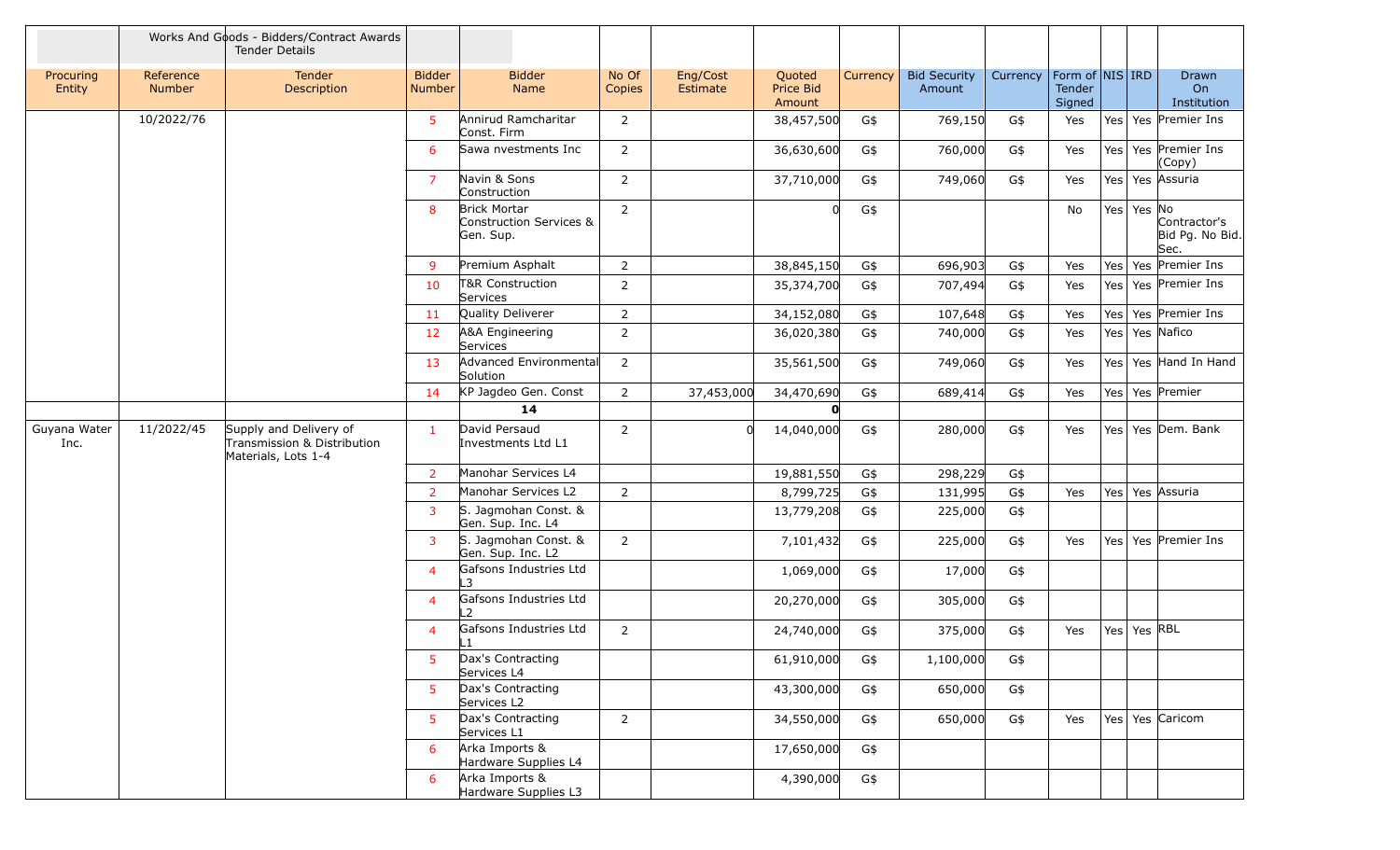|                          |                            | Works And Goods - Bidders/Contract Awards<br><b>Tender Details</b>                                                               |                                |                                             |                 |                      |                               |          |                               |          |                                     |                  |                 |                                   |
|--------------------------|----------------------------|----------------------------------------------------------------------------------------------------------------------------------|--------------------------------|---------------------------------------------|-----------------|----------------------|-------------------------------|----------|-------------------------------|----------|-------------------------------------|------------------|-----------------|-----------------------------------|
| Procuring<br>Entity      | Reference<br><b>Number</b> | <b>Tender</b><br>Description                                                                                                     | <b>Bidder</b><br><b>Number</b> | <b>Bidder</b><br>Name                       | No Of<br>Copies | Eng/Cost<br>Estimate | Quoted<br>Price Bid<br>Amount | Currency | <b>Bid Security</b><br>Amount | Currency | Form of NIS IRD<br>Tender<br>Signed |                  |                 | <b>Drawn</b><br>On<br>Institution |
|                          | 11/2022/45                 |                                                                                                                                  | 6                              | Arka Imports &<br>Hardware Supplies L2      |                 |                      | 9,445,000                     | G\$      |                               |          |                                     |                  |                 |                                   |
|                          |                            |                                                                                                                                  | 6                              | Arka Imports &<br>Hardware Supplies L1      | $\overline{2}$  |                      | 28,050,000                    | G\$      | 893,025                       | G\$      | Yes                                 | Yes              |                 | Yes Premier Ins                   |
|                          |                            |                                                                                                                                  |                                | 15                                          |                 |                      | 1,069,000                     |          |                               |          |                                     |                  |                 |                                   |
|                          | 12/2022/45                 | Installation of Transmission<br>Mains at Parika Backdam,<br>Essequibo, Reg 3                                                     | $\mathbf{1}$                   | R. Kissoon Contracting<br>Services          | 2               | <sup>n</sup>         | 35,083,300                    | G\$      | 526,250                       | G\$      | Yes                                 |                  | Yes   Yes   GTM |                                   |
|                          |                            |                                                                                                                                  | $\overline{2}$                 | Ramoutar & Sons<br>Contrcating Services     | $\overline{2}$  |                      | 43,612,971                    | G\$      | 654,195                       | G\$      | Yes                                 |                  |                 | Yes   Yes   Assuria               |
|                          |                            |                                                                                                                                  | 3                              | S. Jagmohan Const. &<br>Gen. Sup. Inc.      | $\overline{2}$  |                      | 67,404,425                    | G\$      | 1,200,000                     | G\$      | Yes                                 | Yes <sub>l</sub> |                 | Yes Premier Ins                   |
|                          |                            |                                                                                                                                  | $\overline{4}$                 | <b>AMIC General</b><br>Contracting Services | 2               | 45,804,323           | 39,392,900                    | G\$      | 590,894                       | G\$      | Yes                                 |                  |                 | Yes Yes Nafico                    |
|                          |                            |                                                                                                                                  |                                | 4                                           |                 |                      | 35,083,300                    |          |                               |          |                                     |                  |                 |                                   |
| Ministry of<br>Education | 17/2022/40                 | Supply, Delivery, Installation<br>and Testing of Tools and<br>Equipment-Mahaicony Technical<br><b>Vocational Training Centre</b> | $\mathbf{1}$                   | Western Scientific Co.<br>Ltd (T&T)         | $\mathbf{1}$    | <sup>n</sup>         | 113,652 USD \$                |          | 4,200,000                     | G\$      | Yes                                 |                  |                 | N/A N/A Premier Ins               |
|                          |                            |                                                                                                                                  | $\overline{2}$                 | General Distributors                        | $\overline{2}$  |                      | 46,724,669                    | G\$      | 1,000,000                     | G\$      | Yes                                 |                  |                 | Yes   Yes   Caricom               |
|                          |                            |                                                                                                                                  | 3                              | The Hardware Depot                          | $\overline{2}$  |                      | 54,554,700                    | G\$      | 1,091,094                     | G\$      | Yes                                 | Yes <sup></sup>  |                 | Yes Diamond                       |
|                          |                            |                                                                                                                                  | $\overline{4}$                 | Ele's Trading &<br>Hardware                 | $\overline{2}$  |                      | 41,910,284                    | G\$      | 838,205                       | G\$      | Yes                                 |                  |                 | Yes Yes Caricom                   |
|                          |                            |                                                                                                                                  | 5                              | Platinum Sales &<br>Services                | $\overline{2}$  |                      | 849,885,000                   | G\$      | 16,997,700                    | G\$      | Yes                                 |                  |                 | Yes   Yes   Caricom               |
|                          |                            |                                                                                                                                  | 6                              | A. Orgasein & Sons                          | $\overline{2}$  |                      | 124,693,000                   | G\$      | 2,534,000                     | G\$      | Yes                                 |                  |                 | Yes   Yes   Premier Ins           |
|                          |                            |                                                                                                                                  | $\overline{7}$                 | Meditron Inc                                | $\overline{2}$  |                      | 49,418,967                    | $G$ \$   | 1,000,000                     | G\$      | Yes                                 | Yes              |                 | Yes Diamond                       |
|                          |                            |                                                                                                                                  | 8                              | MS Trading                                  | $\overline{2}$  |                      | 78,572,228                    | G\$      | 1,571,445                     | G\$      | Yes                                 | Yes              |                 | Yes Premier Ins                   |
|                          |                            |                                                                                                                                  | $\mathbf{Q}$                   | S&K Const. Consul. Ser.<br>& Gen. Sup.      | $\overline{2}$  |                      | 30,366,228                    | G\$      | 607,325                       | G\$      | Yes                                 | Yes <sup></sup>  |                 | Yes Caricom                       |
|                          |                            |                                                                                                                                  | 10                             | Caribbean Solutions                         | $\overline{2}$  |                      | 12,866,640                    | G\$      | 257,333                       | G\$      | Yes                                 |                  |                 | Yes   Yes   Nafico                |
|                          |                            |                                                                                                                                  |                                | 10                                          |                 |                      | 113,652                       |          |                               |          |                                     |                  |                 |                                   |
|                          | 18/2022/40                 | Supply, Delivery, Installation<br>and Testing of Tools and<br>Equipment-Linden Technical<br>Institute                            | $\mathbf{1}$                   | Western Scientific Co.<br>Ltd (T&T)         | 2               |                      | 96,652                        | $USD$ \$ | 525,000                       | G\$      | Yes                                 |                  |                 | N/A N/A Premier Ins               |
|                          |                            |                                                                                                                                  | $\overline{2}$                 | S&K Const. Consul. Ser.<br>& Gen. Sup.      | $\overline{2}$  |                      | 4,808,984                     | G\$      | 98,180                        | G\$      | Yes                                 |                  |                 | Yes   Yes   Caricom               |
|                          |                            |                                                                                                                                  | 3                              | The Hardware Depot                          | $\overline{2}$  |                      | 15,732,000                    | G\$      | 3,146,000                     | G\$      | Yes                                 |                  |                 | Yes   Yes   Premier Ins           |
|                          |                            |                                                                                                                                  | $\overline{4}$                 | Caribbean Solutions                         | $\overline{2}$  |                      | 3,054,000                     | G\$      | 61,080                        | G\$      | Yes                                 |                  |                 | Yes Yes Nafico                    |
|                          |                            |                                                                                                                                  | 5                              | Meditron Inc                                | $\overline{2}$  |                      | 12,303,000                    | G\$      | 246,060                       | G\$      | Yes                                 | Yes              |                 | Yes Diamond Ins                   |
|                          |                            |                                                                                                                                  | 6                              | Platinum Sales &<br>Services                | $\overline{2}$  |                      | 22,999,000                    | G\$      | 459,980                       | G\$      | Yes                                 |                  |                 | Yes Yes Caricom                   |
|                          |                            |                                                                                                                                  | $\overline{7}$                 | Websters Engineering &<br>Consultancy       | $\overline{2}$  |                      | 17,311,000                    | G\$      | 400,000                       | G\$      | Yes                                 |                  |                 | Yes Yes Assuria                   |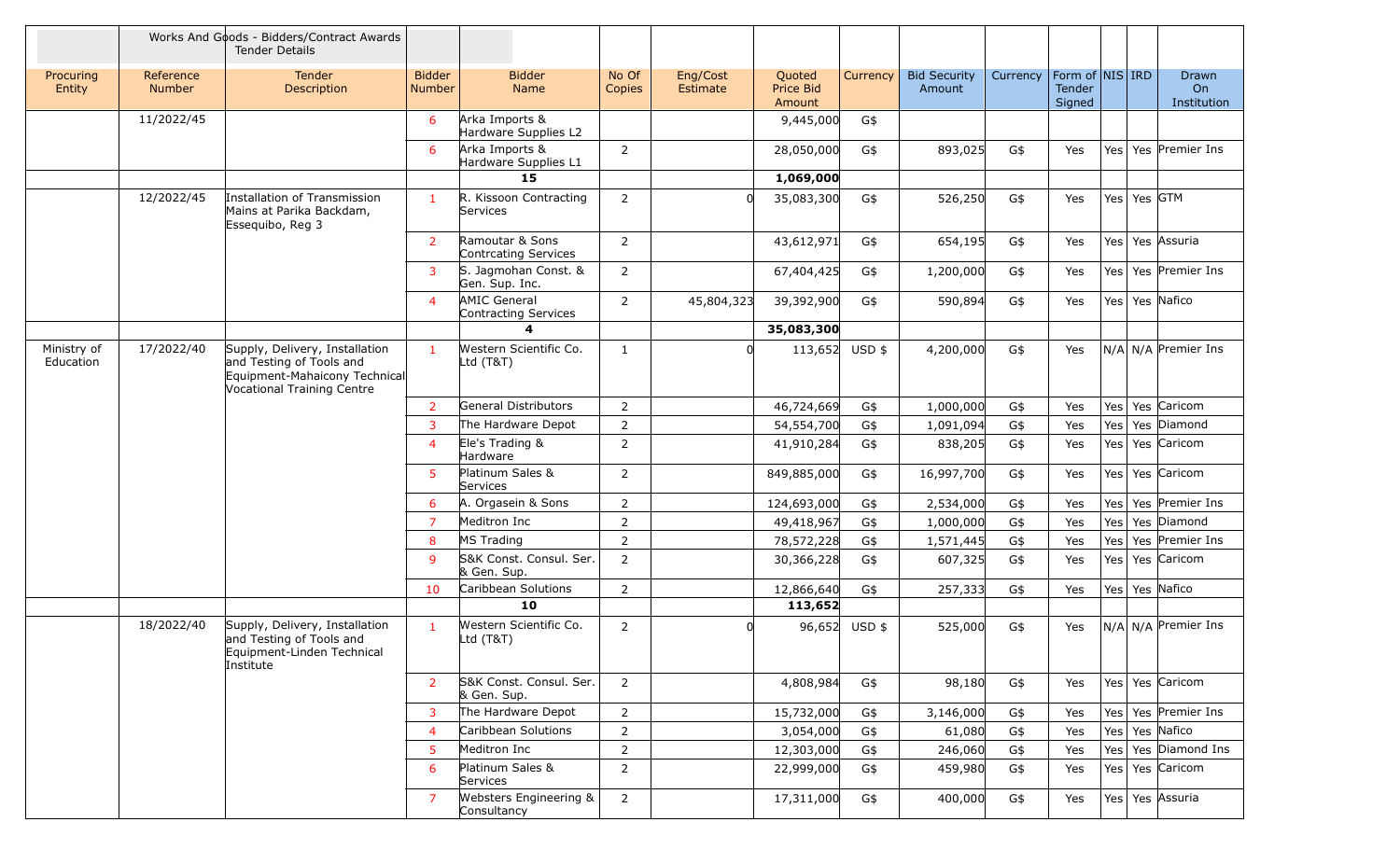|                     |                            | Works And Goods - Bidders/Contract Awards<br><b>Tender Details</b>                                           |                                |                                            |                 |                      |                               |          |                               |          |                                     |  |                              |
|---------------------|----------------------------|--------------------------------------------------------------------------------------------------------------|--------------------------------|--------------------------------------------|-----------------|----------------------|-------------------------------|----------|-------------------------------|----------|-------------------------------------|--|------------------------------|
| Procuring<br>Entity | Reference<br><b>Number</b> | <b>Tender</b><br>Description                                                                                 | <b>Bidder</b><br><b>Number</b> | <b>Bidder</b><br>Name                      | No Of<br>Copies | Eng/Cost<br>Estimate | Quoted<br>Price Bid<br>Amount | Currency | <b>Bid Security</b><br>Amount | Currency | Form of NIS IRD<br>Tender<br>Signed |  | Drawn<br>On<br>Institution   |
|                     | 18/2022/40                 |                                                                                                              | 8                              | MS Trading                                 | $\overline{2}$  |                      | 21,501,000                    | G\$      | 430,020                       | G\$      | Yes                                 |  | Yes   Yes   Premier Ins      |
|                     |                            |                                                                                                              | 9                              | General Distributors<br>(Vat Exc.)         | 2               |                      | 16,028,672                    | G\$      | 1,000,000                     | G\$      | Yes                                 |  | Yes   Yes   Caricom          |
|                     |                            |                                                                                                              | 10                             | A. Orgasein & Sons                         | $\overline{2}$  |                      | 20,240,000                    | G\$      | 410,000                       | G\$      | Yes                                 |  | Yes   Yes   Premier Ins      |
|                     |                            |                                                                                                              | 11                             | Ele's Trading & Harware                    | $\overline{2}$  |                      | 12,869,500                    | G\$      | 257,390                       | G\$      | Yes                                 |  | Yes   Yes   Caricom          |
|                     |                            |                                                                                                              | 12                             | J&R Shepherd<br>Investments                | $\overline{2}$  |                      | 4,788,000                     | G\$      | 95,920                        | G\$      | Yes                                 |  | Yes   Yes   Hand In Hand     |
|                     |                            |                                                                                                              |                                | 12                                         |                 |                      | 96,652                        |          |                               |          |                                     |  |                              |
|                     | 19/2022/40                 | Supply, Delivery, Installation<br>and Testing of Tools and<br>Equipment-New Amsterdam<br>Technical Institute | $\mathbf{1}$                   | Meditron Inc                               | $\overline{2}$  |                      | 56,712,300<br>$\Omega$        | G\$      | 1,134,246                     | G\$      | Yes                                 |  | Yes   Yes   Diamond Ins      |
|                     |                            |                                                                                                              | $\mathbf{2}$                   | General Distributors                       | $\overline{2}$  |                      | 28,451,079                    | G\$      | 1,000,000                     | G\$      | Yes                                 |  | Yes Yes Caricom              |
|                     |                            |                                                                                                              | 3                              | Caribbean Solutions                        | 2               |                      | 21,681,360                    | G\$      | 433,627                       | G\$      | Yes                                 |  | Yes   Yes   Nafico           |
|                     |                            |                                                                                                              | 4                              | MS Trading                                 | $\overline{2}$  |                      | 73,060,500                    | G\$      | 1,461,210                     | G\$      | Yes                                 |  | Yes   Yes   Premier Ins      |
|                     |                            |                                                                                                              | 5                              | Platinum Sales &<br>Services               | $\mathbf{1}$    |                      | 186,033,000                   | G\$      | 3,720,660                     | G\$      | Yes                                 |  | Yes Yes Caricom              |
|                     |                            |                                                                                                              | 6                              | The Hardware Depot                         | $\overline{2}$  |                      | 68,260,920                    | G\$      | 1,365,219                     | G\$      | Yes                                 |  | Yes   Yes   Premier Ins      |
|                     |                            |                                                                                                              | $\overline{7}$                 | S&K Const. Consul. Ser.<br>& Gen. Sup. Inc | $\overline{2}$  |                      | 39,536,182                    | G\$      | 790,724                       | G\$      | Yes                                 |  | Yes Yes Caricom              |
|                     |                            |                                                                                                              | 8                              | Ele's Trading &<br>Hardware                | $\mathbf{2}$    |                      | 33,136,015                    | G\$      | 659,154                       | G\$      | Yes                                 |  | Yes   Yes   Caricom          |
|                     |                            |                                                                                                              | 9                              | Sodama Inc                                 | 2               |                      | 16,765,553                    | G\$      | 336,000                       | G\$      | Yes                                 |  | Yes   Yes   Assuria          |
|                     |                            |                                                                                                              | 10                             | <b>J&amp;R Shepherd</b><br>Investments     | $\overline{2}$  |                      | 5,666,940                     | G\$      | 113,338                       | G\$      | Yes                                 |  | Yes   Yes   Hand In Hand     |
|                     |                            |                                                                                                              | 11                             | A. Orgasein & Sons                         | $\overline{2}$  |                      | 86,697,500                    | G\$      | 1,740,000                     | G\$      | Yes                                 |  | Yes Yes Premier Ins          |
|                     |                            |                                                                                                              | 12                             | Western Scientific Co.<br>Inc. (T&T)       | $\overline{2}$  |                      | 711,340                       | $USD$ \$ | 3,780,000                     | G\$      | Yes                                 |  | N/A N/A PREMIER<br>iNS(Copy) |
|                     |                            |                                                                                                              |                                | 12                                         |                 |                      | 711,340                       |          |                               |          |                                     |  |                              |
|                     | 20/2022/40                 | Supply, Delivery, Installation<br>and Testing of Tools and<br>Equipment-Government<br>Technical Institute    | 1.                             | General Distributors                       | $\overline{2}$  |                      | 26,403,485                    | G\$      | 1,000,000                     | G\$      | Yes                                 |  | Yes Yes Caricom              |
|                     |                            |                                                                                                              | $2^{\circ}$                    | Caribbean Solutions                        | $\overline{2}$  |                      | 6,660,168                     | G\$      | 133,203                       | G\$      |                                     |  | Yes   Yes   Yes   Nafico     |
|                     |                            |                                                                                                              | 3                              | MS Trading                                 | 2               |                      | 48,241,400                    | G\$      | 964,828                       | G\$      | Yes                                 |  | Yes   Yes   Premier Ins      |
|                     |                            |                                                                                                              | $\overline{4}$                 | Platinum Sales &<br>Services               | $\overline{2}$  |                      | 115,696,000                   | G\$      | 2,313,920                     | G\$      | Yes                                 |  | Yes Yes Caricom              |
|                     |                            |                                                                                                              | 5                              | Ele's Trading &<br>Hardware                | $\overline{2}$  |                      | 27,218,500                    | G\$      | 207,374                       | G\$      | Yes                                 |  | Yes   Yes   Caricom          |
|                     |                            |                                                                                                              | 6                              | Meditron Inc                               | $\overline{2}$  |                      | 34,835,400                    | G\$      | 700,000                       | G\$      | Yes                                 |  | Yes   Yes   Diamond Ins      |
|                     |                            |                                                                                                              | 7                              | A. Orgasein & Sons                         | $\overline{2}$  |                      | 76,541,000                    | G\$      | 1,532,000                     | G\$      | Yes                                 |  | Yes Yes Premier Ins          |
|                     |                            |                                                                                                              | 8                              | The Hardware Depot                         | $\overline{2}$  |                      | 23,757,600                    | G\$      | 532,152                       | G\$      | Yes                                 |  | Yes   Yes   Diamond Ins      |
|                     |                            |                                                                                                              | 9                              | Arka Imports & HW<br>Sup.                  | $2^{\circ}$     |                      | 41,475,720                    | G\$      | 829,514                       | G\$      | Yes                                 |  | Yes   Yes   Premier Ins      |